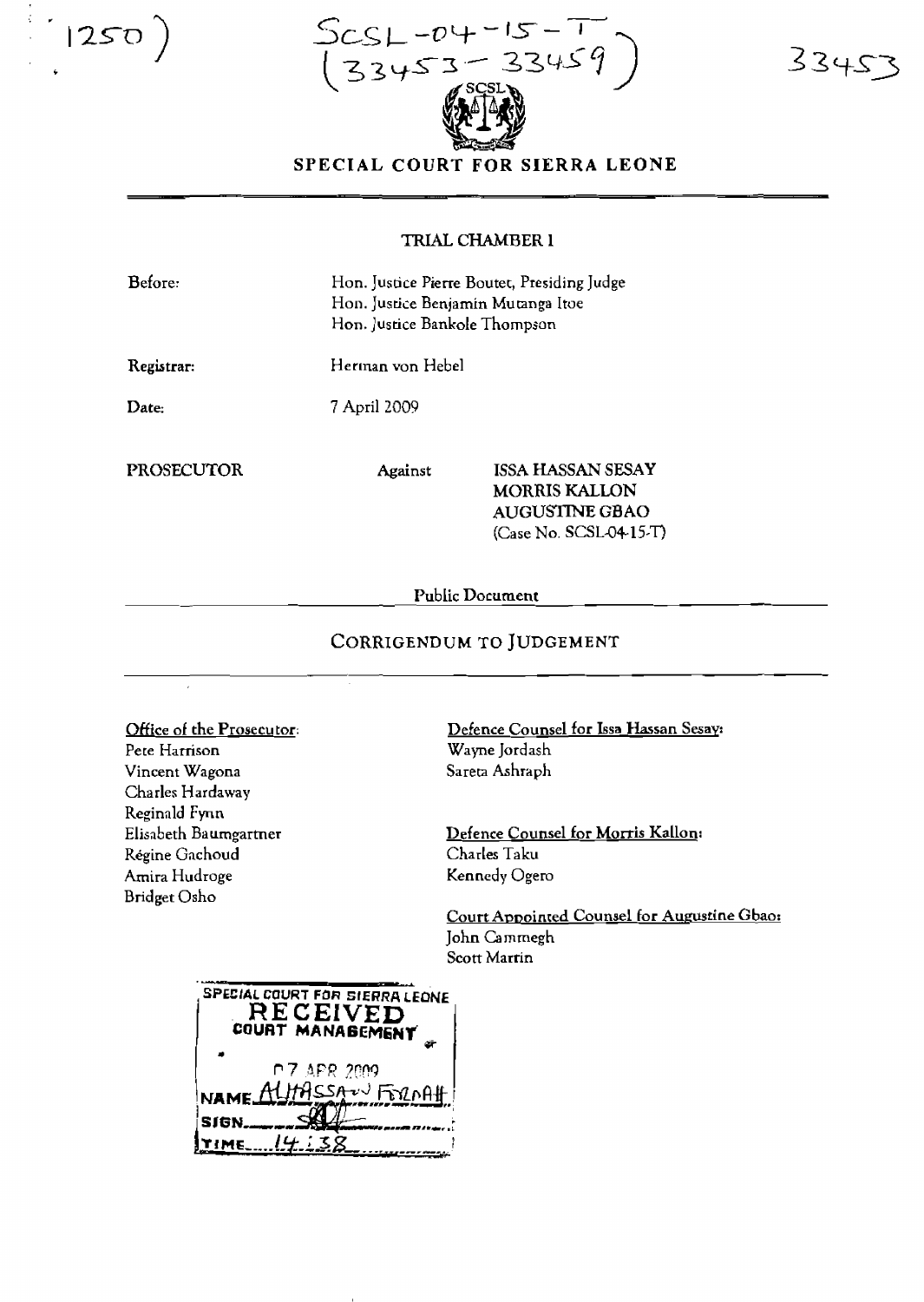RECALLING that the Judgement in this case was rendered orally by the Trial Chamber on 25 February 2009 in Freetown, pursuant to Rule 88 of the Rules of Procedure and Evidence of me Special Court ("Rules");<sup>1</sup>

RECALLING that the written Judgement was filed on 2 March 2009; $^{2}$ 

NOTING thar the said Judgement contained certain clerical errors;

ORDERS, pursuanr to Rule 54 of me Rules, that the Judgement be rectified and amended as follows:

1. The last sentence of paragraph 366 currently reads:

Accordingly, the Chamber rejects the Kallon Defence argument that paragraph 35 is irrelevant to the present inquiry and finds that the Indictment.

This should be replaced wim:

Accordingly, the Chamber rejects the Kallon Defence argument that paragraph 35 is irrelevant to the present inquiry.

2. The chird senrence of paragraph 1459 currently reads:

The Chamber heard credible evidence of rapes which occurred during the pleaded rime frame; however, rape was not parcicularised as a crime charged in me Indictmenr in for Kailahun District.

1his should be replaced with:

The Chamber heard credible evidence of rapes which occurred during the pleaded time frame; however, rape was not particularised as a crime charged in rhe Indictmenr for Kailahun District.

3. Paragraph 1748 currently reads:

The Chamber therefore finds that between November 1996 and September 2000, the RUF routinely used persons under the age of  $15$  ro actively parricipate in hostilities in Kailahun, Kono and Bombali Districts, as charged in Count 12 of the Indictment.

Case No. SCSL-04-15-T 1 7 April 2008



 $<sup>1</sup>$  Rules of Procedute and Evidence</sup>

<sup>&</sup>lt;sup>2</sup> Prosecutor v. Sesay, Kallon and Gbao, SCSL04-15-T, Judgement (TC), 2 March 2009.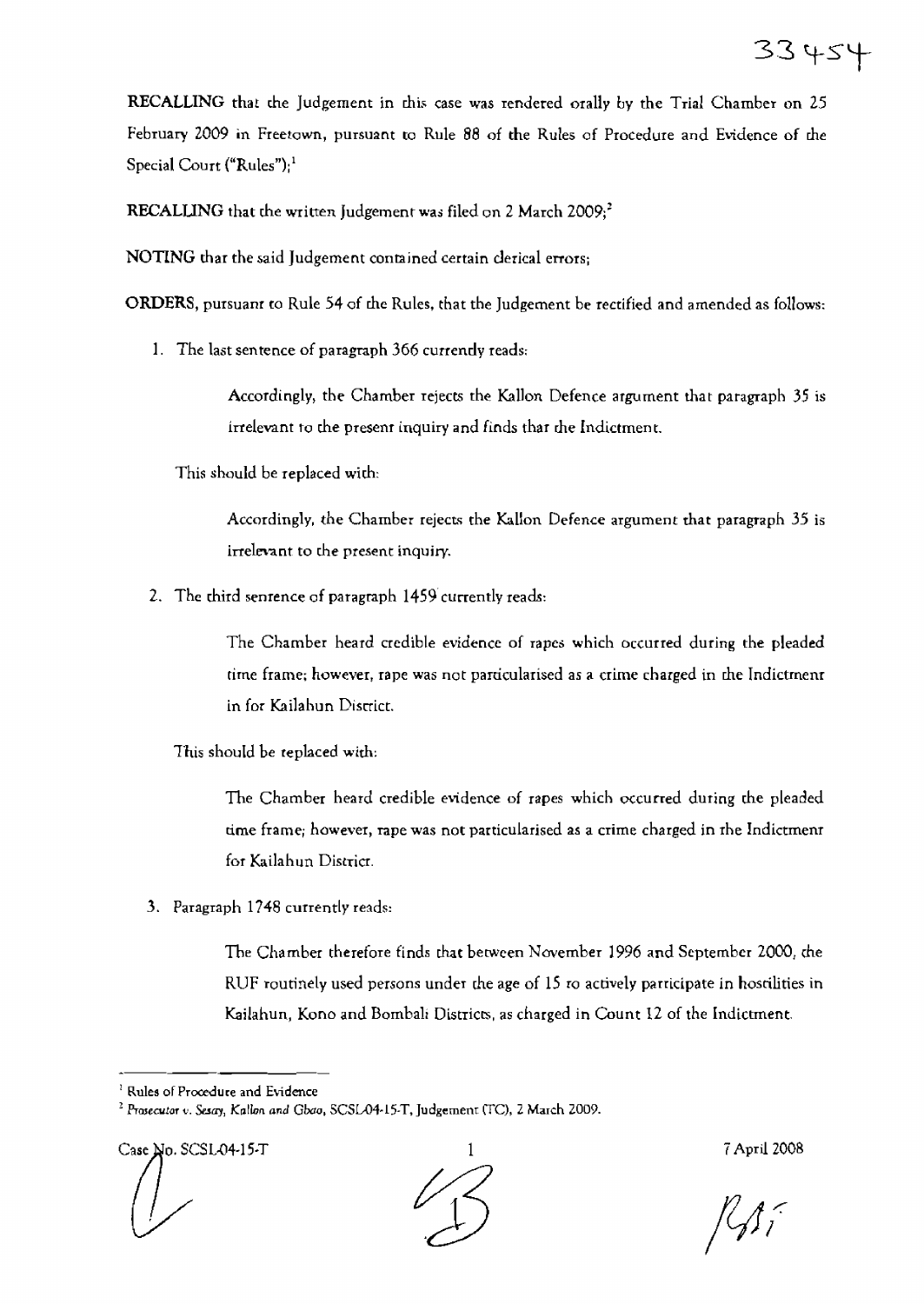This should be replaced wim:

The Chamber therefore finds :hat between November 1996 and September 2000, the RUF routinely used persons under the age of 15 to actively participate in hostilides in Kailahun, Kenema, Kono and Bombali Districts, as charged in Count 12 of the Indictment.

4. Paragraph 2056 currently reads:

The Chamber therefore concludes thar Sesay and Kallon intended to take power and control over the territory of Sierra Leone, in particular the diamond mining areas, and actively participated in the furtherance of the common purpose and that by rheir participation, they significantly contributed to the commission of acts of rertorism (Count 1), collective punishments (Count 2), unlawful killings (Count 3 to 5), physical violence (Count 11), enslavement (Count 13) and pillage (Count 14) as enumerared above which were committed in Kenema District between 25 May 1997 and 19 February 1998. The Chamber finds that both Sesay and Kallon shated, with the other participants, in the joint criminal enterprise the requisite intent to commit these crimes.

This should be replaced with:

The Chamber therefore concludes that Sesay and Kallon intended to take power and control over the terrirory of Sierra Leone, in particular the diamond mining areas, and actively parricipated in the furtherance of the common purpose and mar by their participarion, they significantly contributed to the commission of acts of terrorism (COUnt 1), collenive punhhmeoc; (Count Z), unlawful killings (Count 3 to 5), physical violence (Count 11) and enslavement (Count 13) as enumerated above which were committed in Kenetna District between 25 May 1997 and 19 February 1998. The Chamber finds that both Sesay and Kallon shated, with the other participants, in the joint criminal enterprise rhe requisite inrent to commit these crimes.

5. Paragraph 2091 currently reads:

The Chamber therefore concludes rhat Sesay intended to take power and control over the territory of Sierta Leone, in particular the diamond mining areas, and actively participated in the furtherance of the common purpose. By his participarion he

Case No. SCSLD+15-T 7April 2008

 $33455$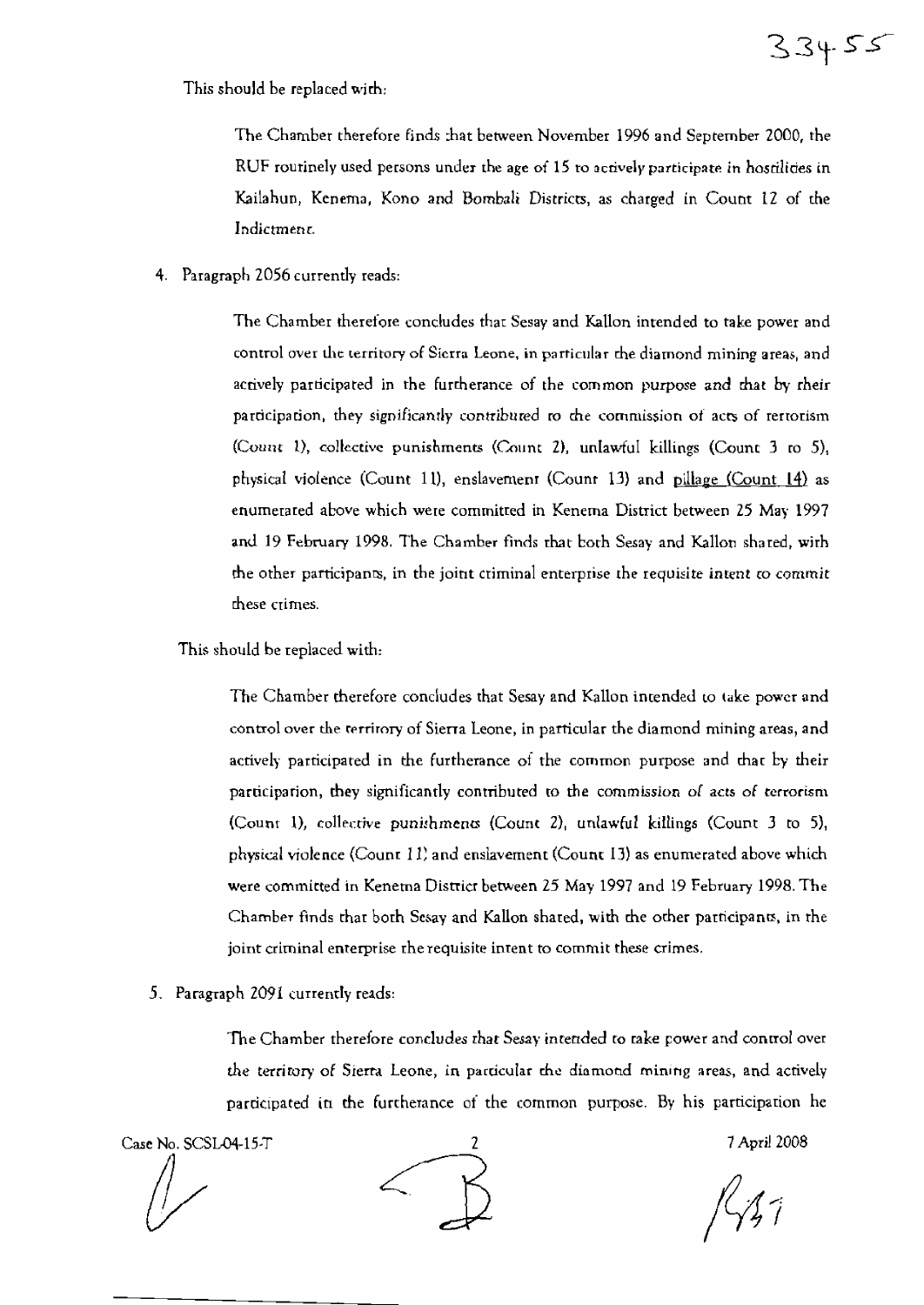significantly contributed to the commission of crimes of acts of terrorism (Count 1), collective punishment (Count Z), unlawful killings (Counts 3 to 5), sexual violence (Counts 6 to 9), physical violence (Count 11), enslavement (CoUnt 13) and piUage (Count 14) as enumerated above. These crimes were committed in Kono District between 14 February 1998 and April/May 1998.

This should be replaced with:

The Chamber therefore concludes that Sesay intended to take power and control over the territory of Sietra Leone, in particular the diamond mining areas, and actively participated in the furtherance of the common purpose. By his participation he significantly contributed to the commission of crimes of acts of terrorism (Coum 1), collective punishment (Count 2), unlawful killings (Counts  $\bar{3}$  to 5), sexual violence (Counts 6 to 9), physical violence (Coune 10 and 11), emlavement (Count 13) and pillage (Count 14) as enumerated above. These crimes were commirred in Kano Districr between 14 February 1998 and April/May 1998.

6. Paragraph 2102 currently reads:

The Chamber therefore concludes thar Kallon intended to take power and control over the rerritory of Sierra Leone, in particular the diamond mining areas, and actively participated in the furtherance of the common purpose. By his participation he significantly contributed to the commission of crimes of acts of terrorism (Count 1), collective putishment (Count 2), unlawful killings (Counts 3 to 5), sexual violence (Counts 6 to 9), physical violence (Count 11), enslavement (Count 13) and pillage (Count 14) as enumerated above. These crimes were committed in Kono District between 14 February 1998 and April/May 1998.

This should be replaced with:

The Chamber therefore concludes that Kallon intended to take power and control over rhe territory of Sierra Leune, in particular the diamond mining areas, and actively participated in rhe furtherance of rhe common purpose. By his participation he significantly contributed to the commission of crimes of acts of terrorism (Count 1), collective punishment (Count 2), unlawful killings (Counts 3 to 5), sexual violence (Counts 6 to 9), physical violence (Count 10 and 11), enslavement (Count 13) and

Case No. SCSL.Q4-15-T J 7April *2008*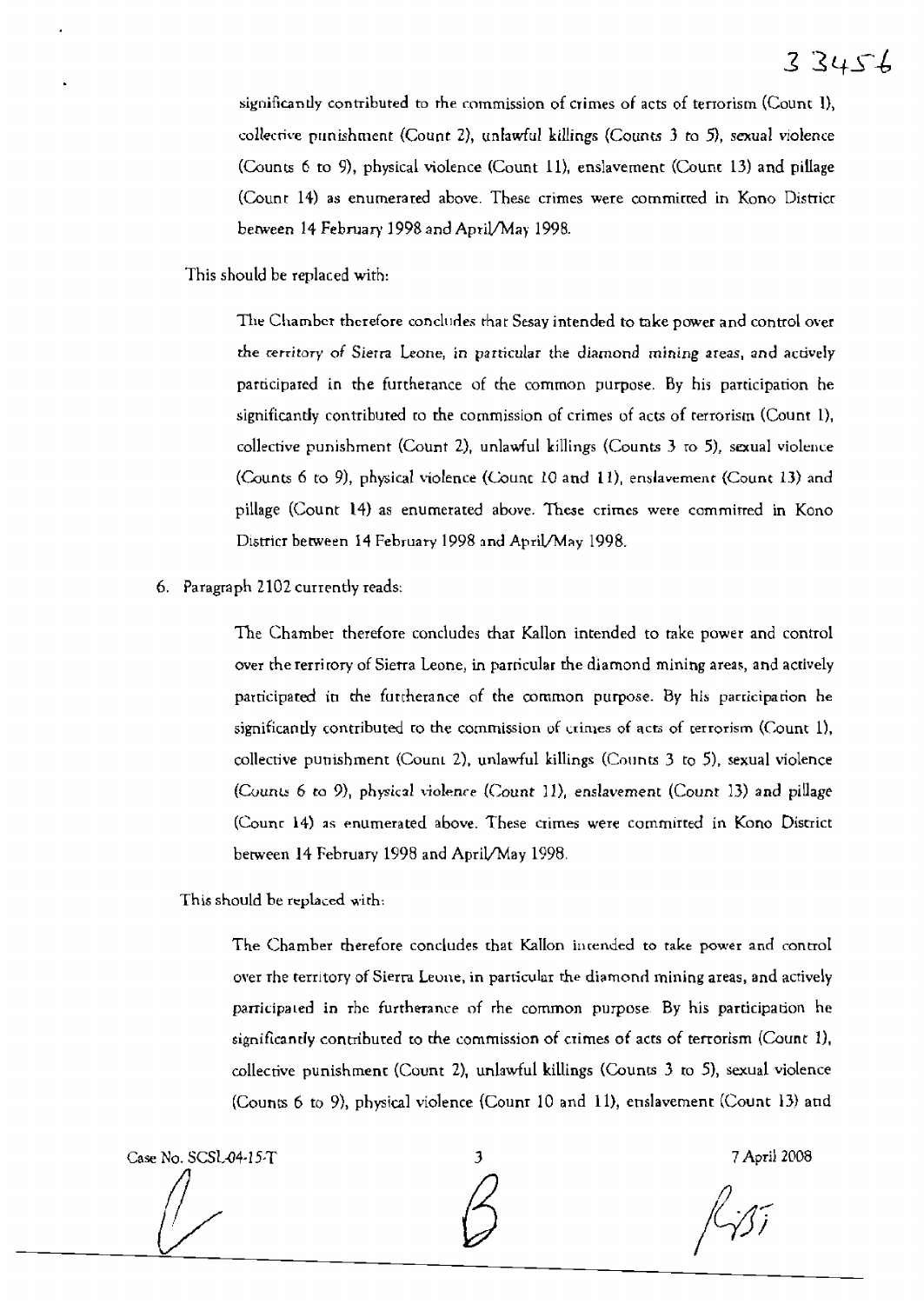pillage (Count 14) as enumerated above. These crimes were committed in Keno District between 14 February 1998 and April/May 1998.

7. Paragraph 2163 currently reads:

The Chamber therefore concludes that Sesay and Kallon intended to take power and control over the territory of Sierra Leone, in particular the diamond mining areas, and actively participated in the furtherance of the common purpose. By their participation they significantly contributed to the commission of acts of tetror (Count 1), collective punishment (Count 2), unlawful killings (Counts 3 to 5), sexual violence (Counts 6 to 9) and enslavement (Count 13) as enumerated above which were committed in Kailahun District between 25 May 1997 and April 1998. The Chamber finds that Sesay and Kallon shared with the other participants in the joint criminal enterprise the requisire intent to commit these crimes.

This should be replaced with.

The Chamber therefore concludes that Sesay and Kallon intended to take powet and control over the tetritory of Sierra Leone, in particular the diamond mining areas, and actively participated in the furtherance of the common purpose. By their participation they significantly contributed to the commission of acts of terror (Count 1), collective punishment (Count 2), unlawful killings (Counts 3 to 5), sexual violence (Counts 7 to 9) and enslavement (Count 13) as enumerated above which were committed in Kailahun District between 25 May 1997 and April 1998. The Chamber finds that Sesay and Kallon shared with the other participants in the joint criminal enrerprise the requisite intent to commit these crimes.

8. Paragraph 2172 currently reads:

The Chamber, Justice Boutet dissenting, therefore concludes that Gbao, intended to take power and control over Sierra Leone, in particular the diamond mining areas, and actively participated in the furtherance of the common purpose and that by this participation he significantly contributed to the commission of acts of terror (Count 1), collective pnnishment (Count 2), unlawful killings (Counts 3 to 5), sexual violence (Counts 6 to 9) and enslavement (Count 13) as enumerated above which were committed in Kailahun District between 25 May 1997 and 19 February 1998. The Chamber finds, Justice Bouter dissenting, that Gbao shared with the other Case No. SCSL04-15-T 7 April 2008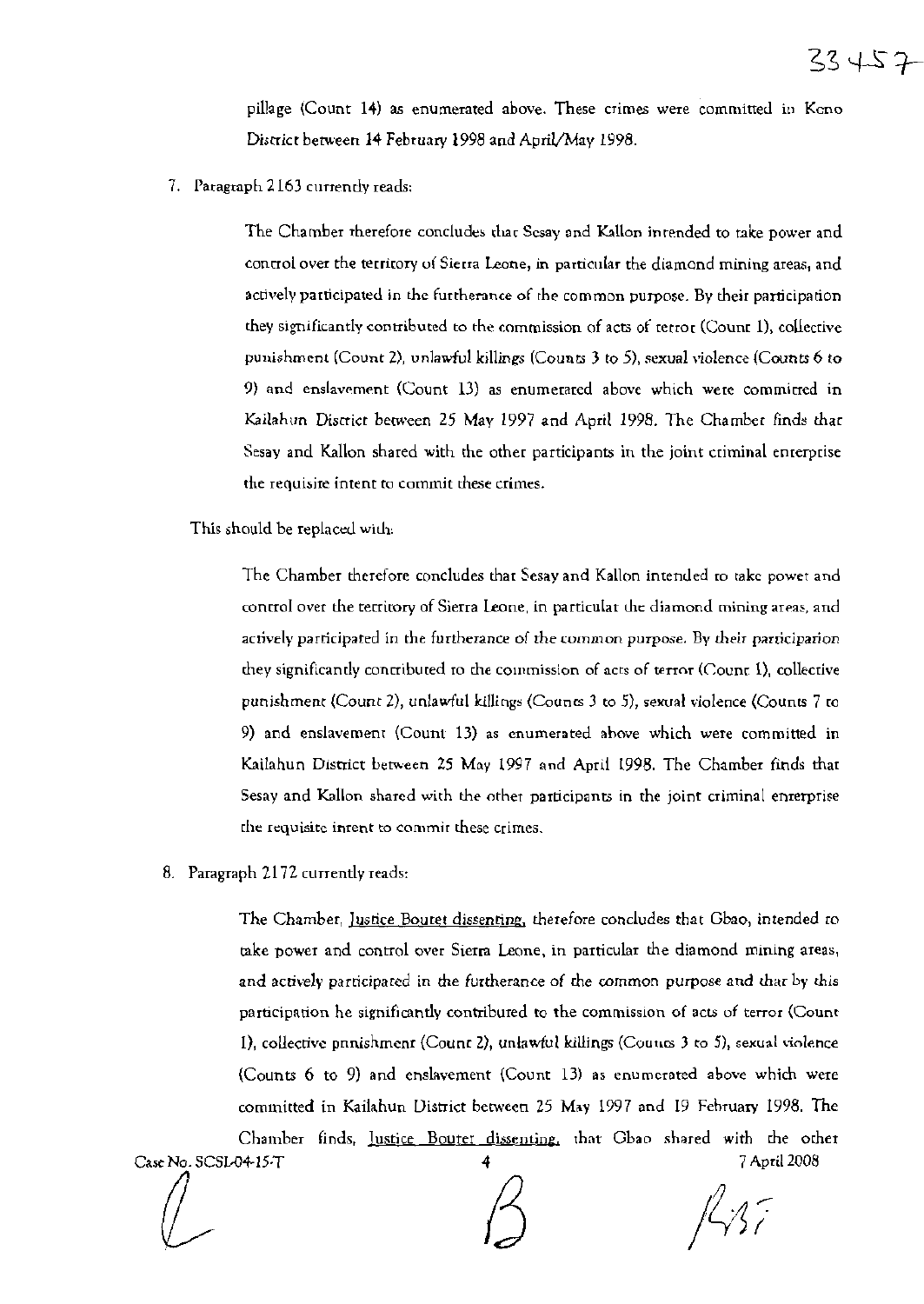## $33458$

participants in the joint criminal enterprise the requisite intent to commit these crimes.

This should be replaced wirh:

The Chamber, Justice Bouret dissenting, rherefore concludes that Gbao, intended to rake power and control over Sierta Leone, in particular the diamond mining areas, and actively participated in the furthetance of the common purpose and that by this participation he significantly contributed ro the commission of acts of terror (Count 1), collective punishmenr (Count 2), unlawful killings (Counts 3 to 5), sexual violence (Counts  $7$  to  $9$ ) and enslavement (Count 13) as enumerated above which were committed in Kailahun District between 25 May 1997 and 19 February 1998. The Chamber finds, Justice Bouret dissenting, that Gbao shared with the other participants in the joint criminal enterprise the requisite intent to commil these crimes.

9. Paragraph 2230 currently reads:

The Chamber therefore finds Sesay liable under Article 6(1) of the Statute for planning the use of persons under the age of 15 to participare actively in hostilities in Kailahun, Kono and Bombali Districts between 1997 and September 2000, as charged in Cuunt 12.

*This should* be replaced with:

The Chamber rherefore finds Sesay liable under Article 6(1) of the Statute for planning the use of persons under the age of 15 to participate actively in hostilities in Kailahun, Kenema, Kono and Bombali Districts between 1997 and September 2000, as charged in Count 12.

10. Paragraph 2234 currently reads:

On rhe basis of rhe foregoing, the Chamber finds Kallon liable under Article 6(1) of the Statute for planning the use of children under the age of 15 by the RUF to actively participate in hostilities in Kailahun, Kono and Bombali Districts between 1997 and September 2000.

This should be replaced with:

Case No. SCSL-04-15-T 5 7 April 2008